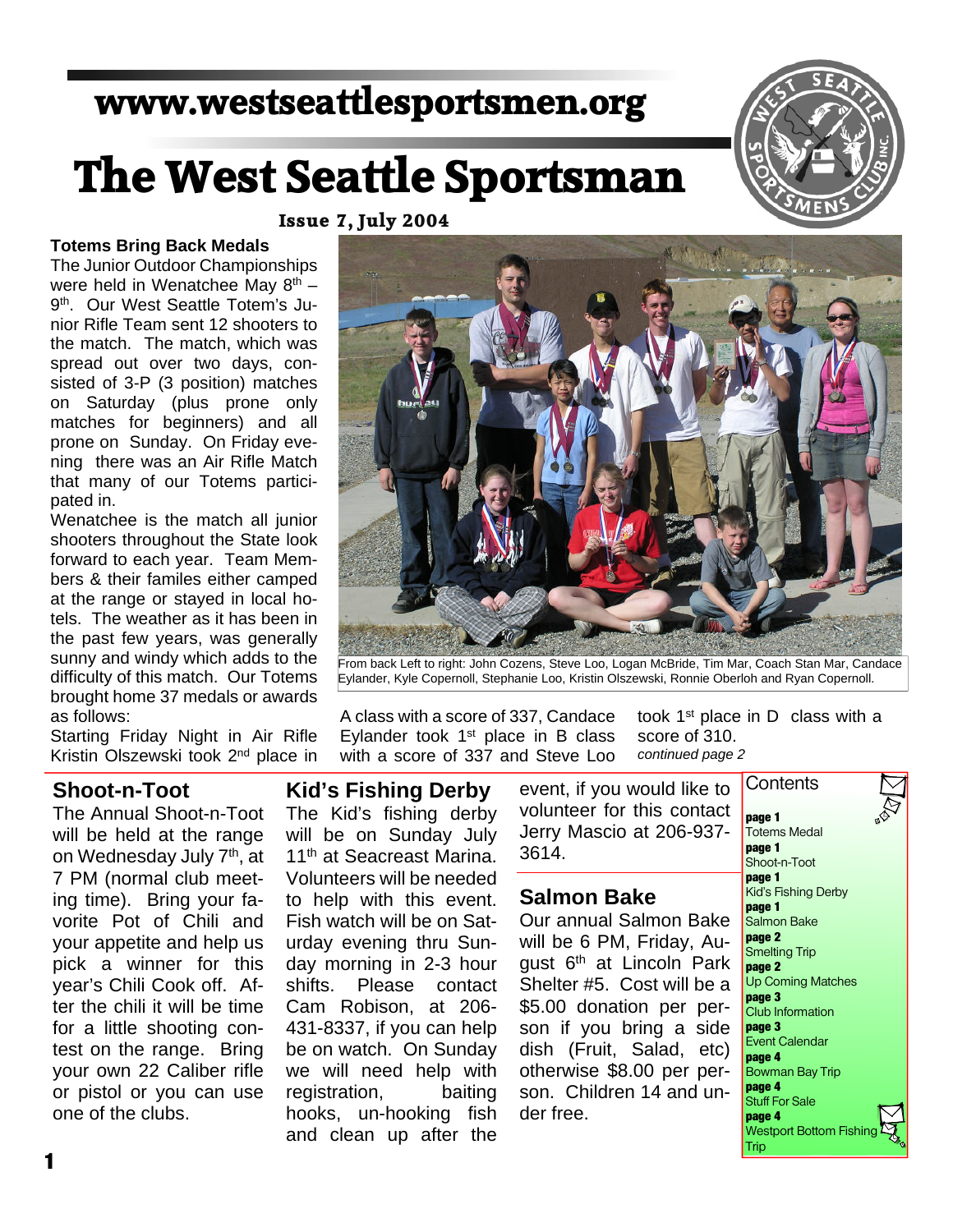#### *Totems from page 1*

On Saturday in the 3 Position matches Logan McBride took 3rd in



the expert class in matches 2 & 3 with scores of 257-3X and<br>766-9X Tim 766-9X. Mar took 2<sup>nd</sup> in

A class in match 1 with a 494-6X

and  $3<sup>rd</sup>$  in A<br>class in class in matches 2 & 3 with scores 240-1X and 734-7X. Can dace Eylander

took 1<sup>st</sup> in B

class in matches 1,2 & 3 with scores



429-0X, 242-0X & 671-0X. Kyle Copernoll took 2<sup>nd</sup> in C class in match 2 with a score of 207- 2X. Steve Loo

took 1st in D class in matches 1, 2 & 3 with scores of 428-3X, 214-1X & 642-4X, and Stephanie Loo took 1st in prone class with a score of 340-2X. On Sunday in the Prone matches Ron nie Oberloh



took 3rd Master in match 3 with a score of 400-22X. Logan McBride took 2nd expert in match 1 with a score of 393-21X and 1<sup>st</sup> expert in

> match 4 with a score of 1184- 63X. John Cozens took 1<sup>st</sup> A class in matches 1, 2 & 4 with scores of

395-14X, 394-17X, 1183-47X and 3<sup>rd</sup> A class in match 3 with a score of 394-16X. Tim Mar took 3rd A class in matches 1 & 4 with scores of 384-8X, 1178-43X and 2<sup>nd</sup> A

class in matches 2 & 3 with a score of  $394-14X$  $394 - 14X$ 395-21X.

Kristin Olsze wski took 3rd A



class in match 2 with a 392-15X.

# **Up coming Small bore & Air Matches**

| Jul 10-11  | Tacoma   | Koehler Memorial Prone                     |
|------------|----------|--------------------------------------------|
| Aug 20-22  | Tacoma   | State Smallbore Int. Camp & PTO            |
| Sept 11    | Puyallup | State 4-H Championship                     |
| Sept 11-12 | Tacoma   | State Conventional Prone Championship      |
| Sept 18-19 | Tacoma   | State Outdoor International Championship   |
| Oct 2-3    | Olympia  | Smallbore & Air Rifle Coach School         |
| Nov 6-7    | Olympia  | State Indoor Int'l 3-P Championship (West) |
|            |          |                                            |

#### **Smelting Trip**

The weekend of August  $13<sup>th</sup>$  – 15<sup>th</sup> will be our Smelting Trip to the Hoh River RV Park and Re sort, 175443 Hwy 101 S., Forks, WA. (the actual Smelting will be at the nearby ocean beaches). We have a large area reserved for our group and look forward to seeing all of you there. You will need to check-in and pay at the resort office when you arrive **Issue 7, July 2004**

and let them know you're with our club.

We will be having our usual Pot Luck on Saturday night and I'm sure Jerry will have his deep fry going to cook up some of those Smelt (if he remembers to bring the pot this time).

For those of you without RV's or Tents the Resort has Cabins and there is a nearby Bed and Breakfast. If you wish to stay at

Candace Eylander took 1<sup>st</sup> B class in matches 1, 2, 3 & 4 with scores of 388-12X, 378-9X, 384-15X & 1150-

Steve Loo took 2nd D class in match 2 with a score of 377-9X and  $4<sup>th</sup>$  D class in matches 3 & 4 with scores of 383-10X & 1130-23X. Stephanie Loo took 1<sup>st</sup> in prone class



with a 566-13X. In the team match "When Pigs Fly" with John Cozens and Kristin Olszewski won 1st A Team with a score of 786-32X. Congratulations to all of our Junior shooters and a Special Thank You and Congratulations to our coaches Stan Mar and Kurt Oberloh.



Rob feeds the troops after the match

On June  $5<sup>th</sup> - 6<sup>th</sup>$  the 2004 Pacific Northwest Schutzenfest was held at the Tacoma Rifle & Revolver Club. Two of our club members were award winners at this event. Congratulations to Randy Oberloh who won State Out door NRA 3-P Champion and to Kris tin Olszewski who won State Woman Outdoor NRA 3-P Champion.

one of these you will need to contact them for reservations. The phone number for the Hoh River RV Park is 360-374-5566. For more information contact Jerry Mascio at 206-937-3614 or e-mail us at

info@westseattlesportsmen.org and put "Smelting Trip" in the subject line. See our web site's Event Calendar for directions.

**2 www.westseattlesportsmen.org The West Seattle Sportsman**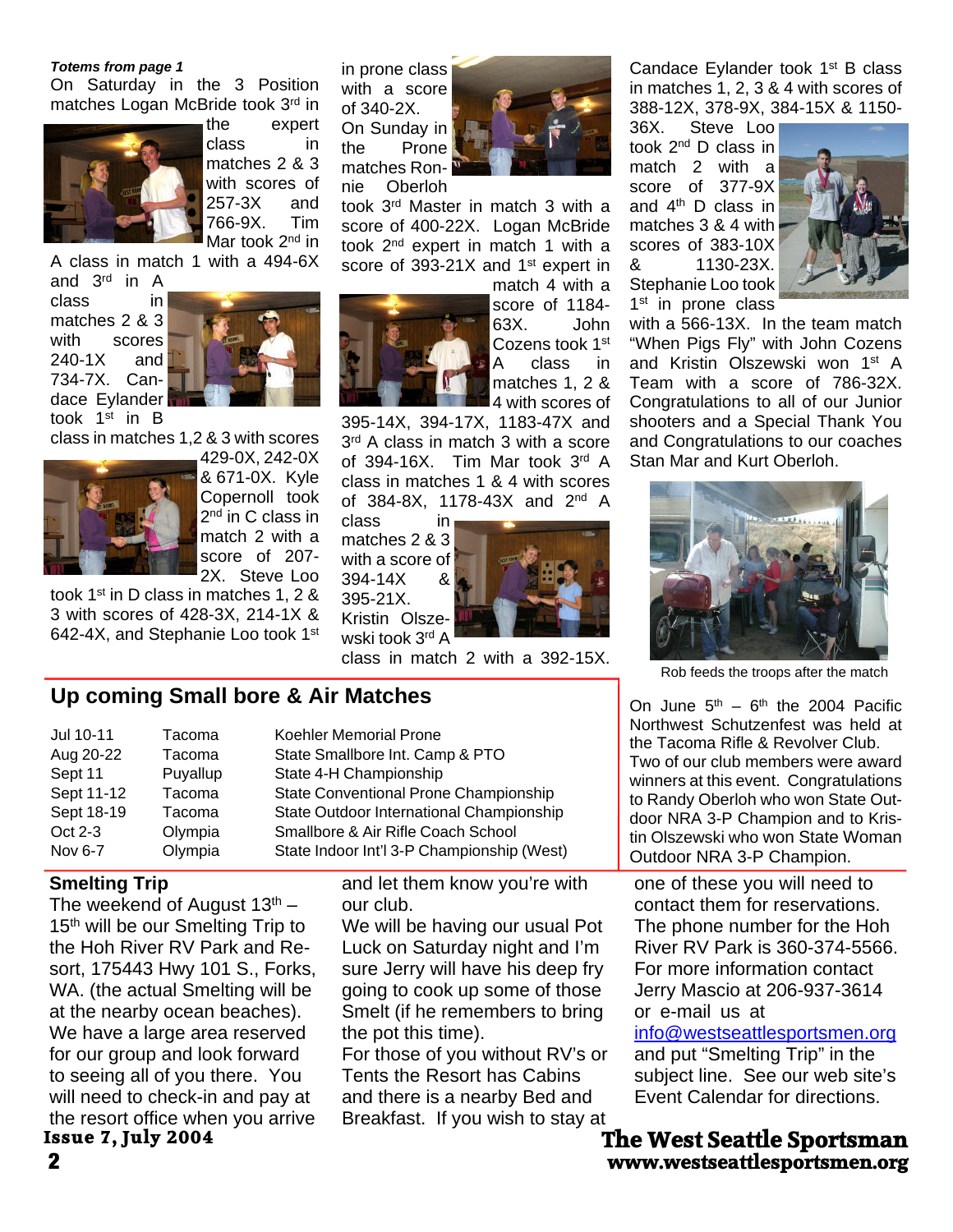# **THE WEST SEATTLE SPORTSMEN'S CLUB Sponsors of the Roger Dahl Rifle Training Range**

| <b>OFFICERS</b>            |              | <b>TRUSTEES</b>                             |
|----------------------------|--------------|---------------------------------------------|
| President – Steve Patnode  | 206-937-5233 | Jerry Mascio 206-937-3614                   |
| Vice Pres. $-$ Cam Robison | 206-431-8337 | <b>Frank Novito</b>                         |
| Secretary – Tony Olszewski | 425-226-5643 | <b>Rolf Erickson</b>                        |
| Treasurer – Fred Burr      | 206-935-4883 |                                             |
| Rec. Sec. – Richard George |              | Contact us at info@westseattlesportsmen.org |

The West Seattle Sportsmen's Club was founded in 1934 by a group of fourteen men who had the f see that sportsmen, in a ur would present views, be b and achieve goals that were ble when action as unorgani uals. The ambitions of the members, who strove for the tion of wildlife and habitat as conservation of all our natu es, has proven prophetic, for titudes of individuals an groups are carrying on the serving the remaining outdo natural America. The W Sportsmen's Club helps le fight in the state of Was member has the opportunity ers in formulating club actio ing and maintaining these go

However, "all work and no play" is not the format of the club. Many events are member many chances to participate more could a person ask than the group of his friends on a charter boat, a clam feed, or attend a banquet especially for the ladies. But there's go rabbit hunting, and if nothing else, should get \$25 worth just by watching the kids of the community have a real it all up, a guy gets at least a hundred dollars worth of fun out of a year's membership.

------------

#### **Events Calendar** July 7th - Club Meeting/Shoot &

| purteen men wno nad the foresignt to<br>ee that sportsmen, in a united group,<br>vould present views, be better heard<br>ind achieve goals that were not possi-<br>le when action as unorganized individ-<br>als. The ambitions of these charter<br>nembers, who strove for the propaga-<br>on of wildlife and habitat as well as the<br>onservation of all our natural resourc-<br>s, has proven prophetic, for today mul-<br>tudes of individuals and sporting<br>roups are carrying on the job of con-<br>erving the remaining outdoor assets of<br>atural America. The West Seattle<br>Sportsmen's Club helps lead in this<br>ght in the state of Washington. A<br>nember has the opportunity to join oth-<br>irs in formulating club action in achiev-<br>ng and maintaining these goals. | spaced throughout the year to insure a<br>member many chances to participate<br>in sportsmen's activities. For \$25, what<br>more could a person ask than the<br>opportunity to go salmon fishing with a<br>group of his friends on a charter boat,<br>fresh water fishing with other members<br>and their families, have a salmon bake,<br>a clam feed, or attend a banquet<br>especially for the ladies. But there's<br>more - he can shoot on the club range,<br>go rabbit hunting, and if nothing else,<br>should get \$25 worth just by watching<br>the kids of the community have a real<br>ball at the Kid's Fishing Derby. To sum<br>it all up, a guy gets at least a hundred<br>dollars worth of fun out of a year's<br>membership. | Toot<br>July 11 <sup>th</sup> - Hi Yu Kids' Fishing<br>Derby<br>July 17th - Westport Bottom<br>Fishing<br>Aug 6 <sup>th</sup> - Salmon Bake Lincoln<br>Park<br>Aug 13 <sup>th</sup> - 15 <sup>th</sup> - Smelting Trip<br>Sept 1 <sup>st</sup> - Club Meeting & Fish Fry<br>Sept 10th- 12th - Crabbing trip<br>If you have any ideas for programs<br>to have at the club meeting or any<br>good outing ideas let one of the Offi-<br>cers or Trustees know. You may<br>contact us at:<br>info@westseattlesportsmen.org |
|------------------------------------------------------------------------------------------------------------------------------------------------------------------------------------------------------------------------------------------------------------------------------------------------------------------------------------------------------------------------------------------------------------------------------------------------------------------------------------------------------------------------------------------------------------------------------------------------------------------------------------------------------------------------------------------------------------------------------------------------------------------------------------------------|----------------------------------------------------------------------------------------------------------------------------------------------------------------------------------------------------------------------------------------------------------------------------------------------------------------------------------------------------------------------------------------------------------------------------------------------------------------------------------------------------------------------------------------------------------------------------------------------------------------------------------------------------------------------------------------------------------------------------------------------|------------------------------------------------------------------------------------------------------------------------------------------------------------------------------------------------------------------------------------------------------------------------------------------------------------------------------------------------------------------------------------------------------------------------------------------------------------------------------------------------------------------------|
| <b>New</b>                                                                                                                                                                                                                                                                                                                                                                                                                                                                                                                                                                                                                                                                                                                                                                                     | <b>MEMBERSHIP APPLICATION</b><br><b>WEST SEATTLE SPORTSMEN'S CLUB</b>                                                                                                                                                                                                                                                                                                                                                                                                                                                                                                                                                                                                                                                                        | <b>Renewal</b>                                                                                                                                                                                                                                                                                                                                                                                                                                                                                                         |
|                                                                                                                                                                                                                                                                                                                                                                                                                                                                                                                                                                                                                                                                                                                                                                                                |                                                                                                                                                                                                                                                                                                                                                                                                                                                                                                                                                                                                                                                                                                                                              | Date                                                                                                                                                                                                                                                                                                                                                                                                                                                                                                                   |
| payment of one year's dues.<br>a true sportsman both in the field and to my brother members at all times.                                                                                                                                                                                                                                                                                                                                                                                                                                                                                                                                                                                                                                                                                      |                                                                                                                                                                                                                                                                                                                                                                                                                                                                                                                                                                                                                                                                                                                                              | propagation and conservation of game birds, game animals, and fish in the State of Washington, do hereby apply<br>for membership in the WEST SEATTLE SPORTSMEN'S CLUB and tender herewith the sum of \$<br>"I solemnly swear that I will abide by the Constitution and By-Laws of the West Seattle Sportsmen's Club and<br>help in its up-building and I will not willfully disobey the Game Laws wherever I fish or hunt. I will always be                                                                            |
|                                                                                                                                                                                                                                                                                                                                                                                                                                                                                                                                                                                                                                                                                                                                                                                                |                                                                                                                                                                                                                                                                                                                                                                                                                                                                                                                                                                                                                                                                                                                                              | If you would like to<br>receive the Club                                                                                                                                                                                                                                                                                                                                                                                                                                                                               |
|                                                                                                                                                                                                                                                                                                                                                                                                                                                                                                                                                                                                                                                                                                                                                                                                |                                                                                                                                                                                                                                                                                                                                                                                                                                                                                                                                                                                                                                                                                                                                              | News Letter by email                                                                                                                                                                                                                                                                                                                                                                                                                                                                                                   |
|                                                                                                                                                                                                                                                                                                                                                                                                                                                                                                                                                                                                                                                                                                                                                                                                | check here.                                                                                                                                                                                                                                                                                                                                                                                                                                                                                                                                                                                                                                                                                                                                  |                                                                                                                                                                                                                                                                                                                                                                                                                                                                                                                        |
|                                                                                                                                                                                                                                                                                                                                                                                                                                                                                                                                                                                                                                                                                                                                                                                                |                                                                                                                                                                                                                                                                                                                                                                                                                                                                                                                                                                                                                                                                                                                                              |                                                                                                                                                                                                                                                                                                                                                                                                                                                                                                                        |
|                                                                                                                                                                                                                                                                                                                                                                                                                                                                                                                                                                                                                                                                                                                                                                                                |                                                                                                                                                                                                                                                                                                                                                                                                                                                                                                                                                                                                                                                                                                                                              |                                                                                                                                                                                                                                                                                                                                                                                                                                                                                                                        |
|                                                                                                                                                                                                                                                                                                                                                                                                                                                                                                                                                                                                                                                                                                                                                                                                |                                                                                                                                                                                                                                                                                                                                                                                                                                                                                                                                                                                                                                                                                                                                              |                                                                                                                                                                                                                                                                                                                                                                                                                                                                                                                        |

# **www.seattlesportsmen.org 3 The West Seattle Sportsman**

(New Only)

 **Issue 7, July 2004**